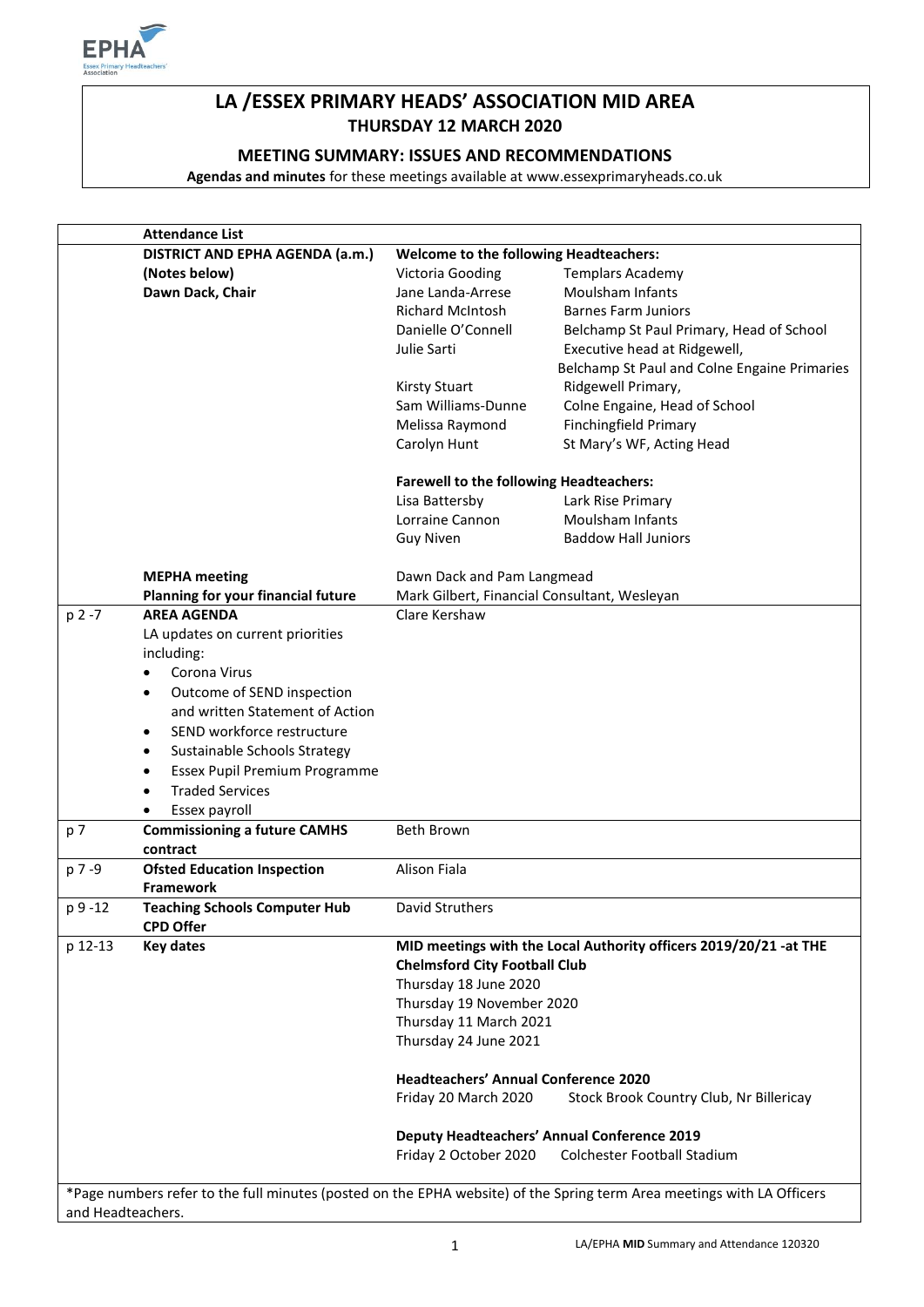

# **LA /ESSEX PRIMARY HEADS' ASSOCIATION MID AREA DISTRICT AND AREA MEETING Thursday 12 March 2020 Attendance**

#### **Present**

Amanda Buckland-Garnett

#### **LA Officers**

Jon Griffiths ECC Simone Webb ECC Liz Newman ECC

Cheryl Allard Caklands Infants Richard McIntosh Barnes Farm Juniors Lisa Battersby Larkrise Primary **Sarah Meares** Sarah Meares Terling CE Primary Rebecca Black St Andrew's Juniors Research Hotel Kate Mills St Andrew's Juniors Research Hotel Kate Mills Andrew Ruth Bough **White Notley CE Primary Communic Mulholland** Mildmay Juniors Sally Brisley **Woodcroft Nursery Community Community** Jacqui Phillips Woodville Primary Collingwood Primary **Jacquelyn Pick** 

Alex Burden Great Waltham CE Primary John Poulson Silver End Primary Dawn Dack Wentworth Primary/Mid Chair Rowen Prigg St Michael's CE Juniors Alina Clay Stock CE Primary Amanda Reid Perryfields Infants Anna Conley The Howbridge Infants National Karen Riches Kings Road Primary Lisa Dale **Emma Saward** Howbridge Juniors **Emma Saward** Notley Green Primary Jona Davies St John's CE Primary, Danbury Claire Smyth Beckers Green Primary Sharon Derbyshire St Pius X Catholic Primary Hayley Todd Holy Trinity CE Primary Anita Easton Great Bradfords Infant & Nursery | Marie Staley Moulsham Juniors Zanya Farmer Barnes Farm Infants Sarah Vass Sarah Vass Great Totham Primary Kate Garnett Follesbury School **Lisa Waters** East Hanningfield CE Primary Mel Gaskin **Westlands Primary Community** Debs Watson Tanglewood Nursery Carol Gooding **Danbury Park Primary Mike Williams** Trinity St Mary's Primary Leanne Gray **Downham CE Primary** Linda Wiskin The Cathedral School Carolyn Hunt St Mary's CE Primary, WF Lyndsey Wood St Cedd's CE Primary Vicky Jackson St Francis Catholic Primary Michael Wood Elm Hall Primary Ceri Jones Chipping Hill Primary Shelley Jones De Vere Primary **In Attendance** Michelle Keeling Rayne Primary **Pam Langmead** Professional Officer Ann Kelliher **Holy Family Catholic Primary** Simon Holliday Castledon Primary Jane Landa-Arrese Moulsham Infants **Peter O'Kane** Peter O'Kane Holy Family Primary, Benfleet

Clare Kershaw Director of Education **Apologies** Catherine Hutley Assistant Director, Mid Lois Ashforth Cold Norton Primary Alison Fiala **Head of Education and Early Years** Cathie Bonich School Effectiveness Partner, Mid Carol Farrer School Effectiveness Partner, Mid Melanie Clapton School Effectiveness Partner, Mid

Rachael Plunkett

Mark Gilbert Wesleyan

Deborah Bailey John Bunyan Primary Liz Maycock Little Waltham CE Primary Ian Bowyer **Boreham Primary Boreham Primary Maire O'Regan** Margaretting & Roxwell CE Primary Springfield Primary Priory Primary, Bicknacre

Note: If your attendance or apologies have not been noted please contact the EPHA Professional Officer at [pam@langmead.me.uk](mailto:pam@langmead.me.uk) for amendment.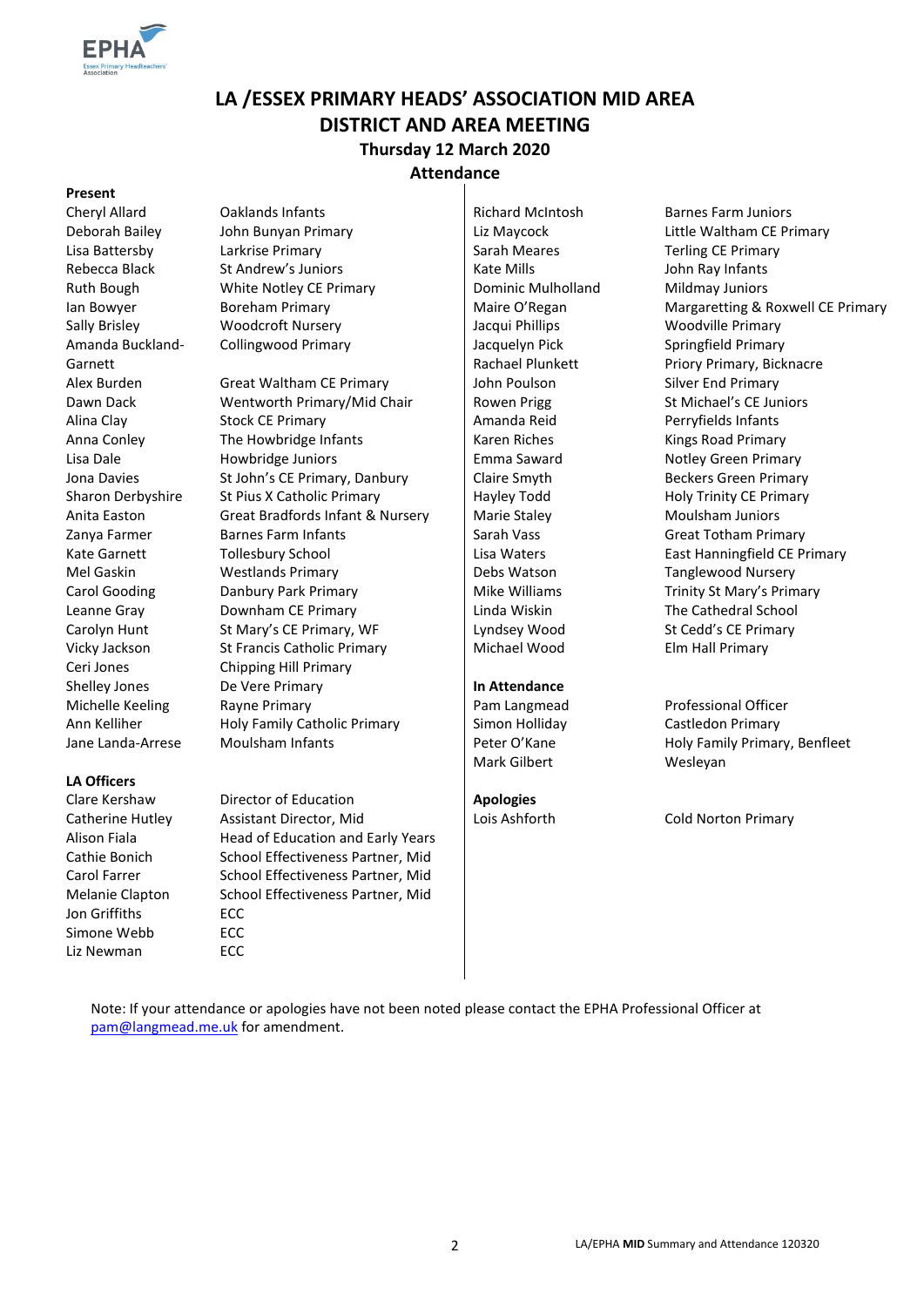

## **MID EPHA AREA MEETING MINUTES 12 March 2020**

#### **1. WELCOME**

Dawn Dack, the Mid Area Chair, welcomed headteachers to the meeting.

#### **Welcome to the following Headteachers:**

| <b>Templars Academy</b>                                                   |
|---------------------------------------------------------------------------|
| Moulsham Infants                                                          |
| <b>Barnes Farm Juniors</b>                                                |
| Belchamp St Paul Primary, Head of School                                  |
| Executive head at Ridgewell, Belchamp St Paul and Colne Engaine Primaries |
| Ridgewell Primary,                                                        |
| Colne Engaine, Head of School                                             |
| <b>Finchingfield Primary</b>                                              |
| St Mary's CE Primary, Woodham Ferrers, Acting Head                        |
|                                                                           |

#### **Farewell to the following Headteachers:**

| Lisa Battersby  | Lark Rise Primary          |
|-----------------|----------------------------|
| Lorraine Cannon | Moulsham Infants           |
| Guy Niven       | <b>Baddow Hall Juniors</b> |

#### **2. MID EPHA MEETING**

**a) The Spring term EPHA newsletter** was circulated to headteachers at the meeting - this can also be found on the Newsletter page of the EPHA website [www.essexprimaryheads.co.uk.](http://www.essexprimaryheads.co.uk/)

### **b) Equality Act training**

Following the success of the training on pupil exclusions, led by barrister Tanya Callman, EPHA has organised training on the Equality Act. There is one remaining date available on Monday 16<sup>th</sup> March. The cost will be £60 per attendee, and EPHA is subsidising this training. To book a place please contact the EPHA Professional Officer at pam@langmead.me.uk

#### **c) Essex Schools Broadband**

A reminder that Schools Broadband Service will cease on 31st March 2019. This is when the existing contract with DUCL will end and new suppliers will need to take over your broadband service. Nick Hutchings reminded headteachers that there is an annual requirement for schools to undertake a penetration test, which was previously funded under the DUCL contract.

#### **d) POWER**

The POWER project is a targeted early intervention project working across Southend, Essex and Thurrock (SET). POWER practitioners offer direct support to children and young people aged 8-13 and their parent/carers to help them develop ways of coping with challenging situations at home, school and in their local communities. POWER also seeks to support schools to develop effective methods to enable children and young people to be successful in school. Typically, the children and young people POWER seeks to help will be struggling to engage at school, may be truanting internally and will have had contact with or be known to the police, perhaps as a victim or a witness. However, they will not yet have been criminalised (i.e. they will not have been charged for an offence). Children and young people who are already being supported by Social Care, EWMHS or the Youth Offending Service are not eligible for support from the POWER project. **Contact** 

[Jethro.bogdanov@essex.gov.uk](mailto:Jethro.bogdanov@essex.gov.uk) [Frederick.vanheerden@essex.gov.uk](mailto:Frederick.vanheerden@essex.gov.uk) 03330 138926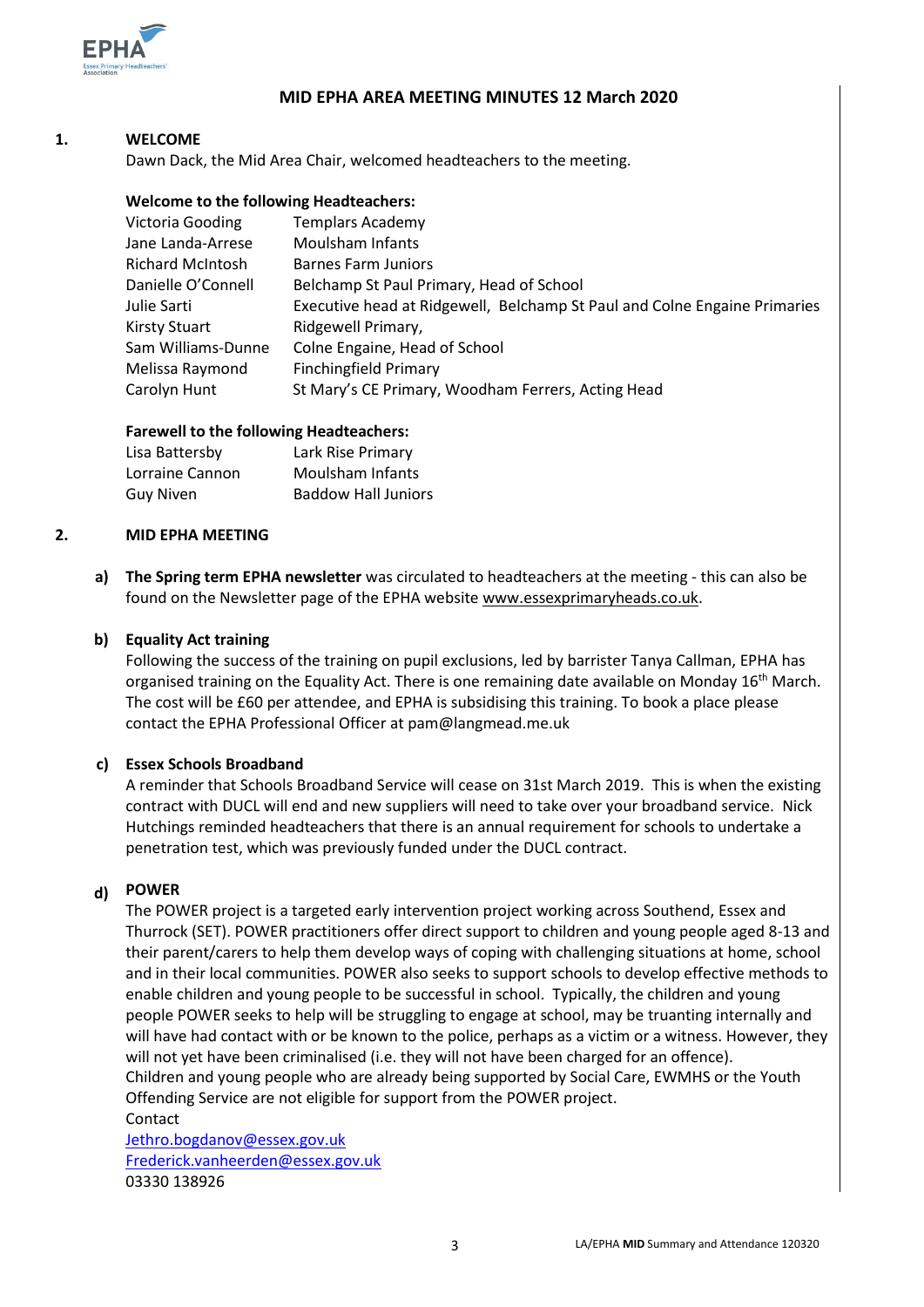

### **3. PLANNING FOR YOUR FINANCIAL FUTURE**

Mark Gilbert, Financial Consultant, Wesleyan

Mark Gilbert reminded everyone of the importance of having financial planning conversations in advance of retirement. He explained that Wesleyan specialise in giving advice to specific groups, including teachers. They can offer help by supporting staff health & wellbeing/CPD events (where financial education is now considered a key aspect), to advising teachers' on their retirement options. He noted the link to the focus on wellbeing in the new Ofsted framework.

Mark noted the recruitment and retention figures for teachers:

- ► Recruitment of initial teacher trainees has been below target for each year from  $2012*$
- ► For the first time since 2011, more teachers left the profession (to November 2017) than joined

22% of Newly Qualified Teachers to the sector in 2015 were not recorded as working in the State Sector 2 years later

33% 5 year Out Of Service rate for 2012 entrants 40% 10 year rate for 2008 entrants

THE TRUE COST OF SCHOOL STAFF

- ► Staff pay is the single most expensive item in the school budget. It typically represents over 70% of expenditure.
- ► Add into the mix employers' contributions to occupational pensions, and this makes staff your school's biggest and most valuable resource.

THE REAL VALUE OF FINANCIAL ADVICE

► How financial advice & services can help schools support this resource

We've looked at some interesting (and scary) facts and statistics … what can we take away from these?

- ? There aren't enough teachers joining the profession?
- ? Too many new teachers are leaving the profession?
- ? We're losing experienced teachers many are staying in the sector but not teaching.

Unfortunately there isn't a magic wand, but there are ways that financial advice and information can help…

1> Demonstrating the full benefits of entitlement to the Teachers' Pension Scheme promotes this key employee benefit – how much would it cost to replace this benefit (i.e. 16.48% employer contribution, Death in Service, possible ill-health, guaranteed pension income etc). A key consideration when considering moving profession? This is particularly important for young/newly qualified teachers who may not fully appreciate the benefits.

2> If a teacher is considering moving to a part time role – they will have questions about the implications to their pension benefits.

By highlighting that there may be options for flexible/part time retirement – teachers may be encouraged to consider this option

UK life expectancy

The number of people aged 65+ in the UK is expected to rise by over 40% in the next 17 years to over 18 Million

Nearly 1 in 5 people currently in the UK will live to see their 100<sup>th</sup> birthday

By 2040, almost 1 in 4 people will be aged 65 or over

A baby girl born in 2011 has a 1 in 3 chance of living to 100, and a baby boy 1 in 4 *Source: Later life in the UK. Fact Sheet. AGE UK. April 2018*

The first step is to map out what retirement means to you personally – and you'll see at the centre of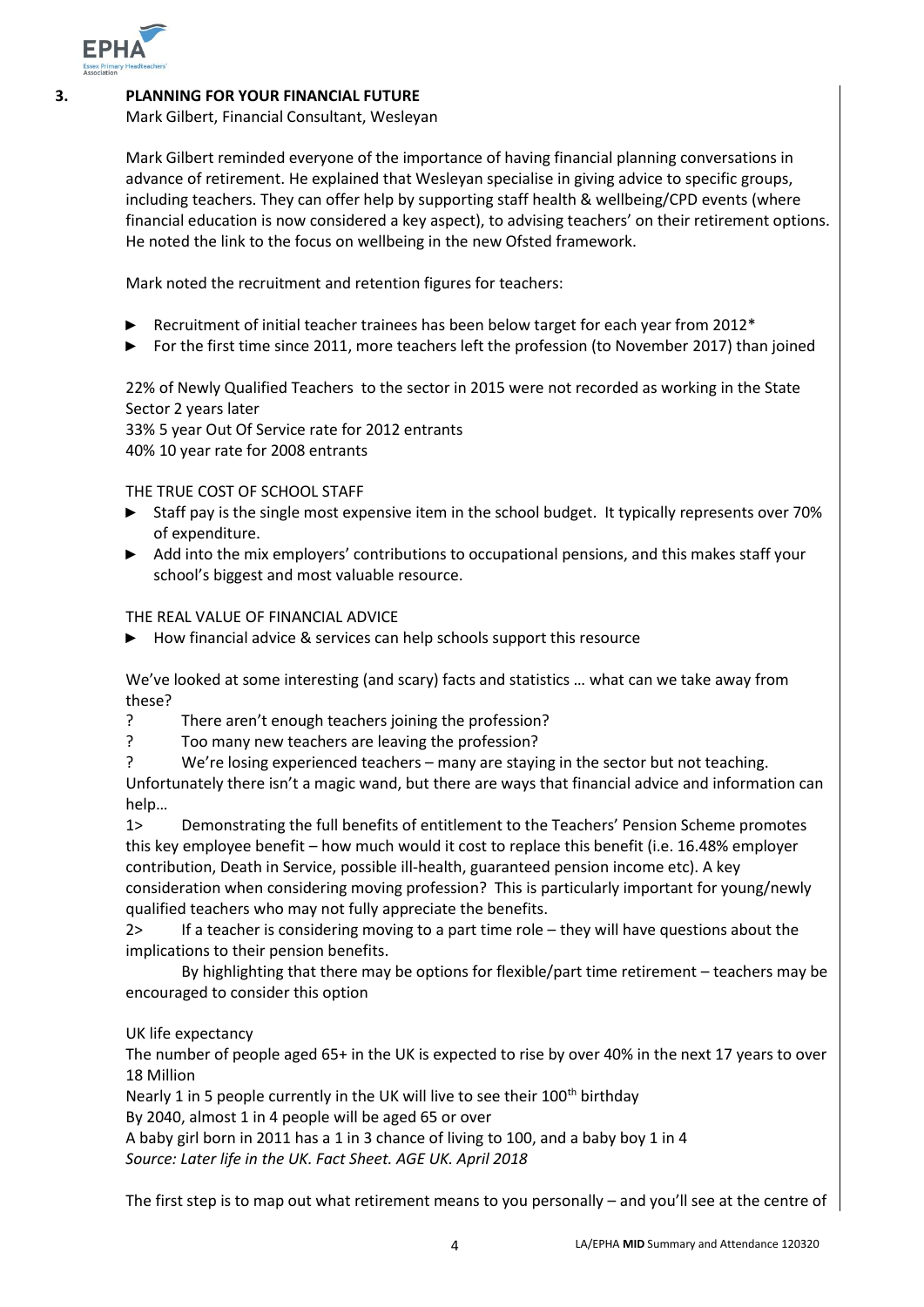

this process is you.

There are some simple questions you can ask to help define your objectives for retirement. Answering these questions may not be as simple, however they are important in defining what your financial plan will need to look like.

Who do you want to spend time with in retirement? - Immediate and extended family? Friends, old or new? Who do you need to involve in your decision making? (e.g. if you want to spend more time or move closer to family, have you discussed this with them? What would happen if their circumstances changed, e.g. if they had to move? It's best to cover these points now, rather than when they might occur.)

What do you want to do with your time when you retire? What does your ideal lifestyle look like? It could also be that working in some capacity is still important to you, personally or financially. If early retirement is a consideration, what does that balance of time look like, and for how long? Where do you want to live and spend your time? The situation many people are in when approaching retirement is often a result of their working life and family situation to date. Retirement presents a great opportunity to start with a blank sheet of paper.

You may already have considered the location you want to be in and type of property. For example, are you close to family? Are you thinking about downsizing? As you will be spending more time at home, you may also want to consider access to your social life, living and transport costs, safety and access to care.

*Second homes* come into this category - do you already have or are you thinking of buying one? Is it still right for you – particularly if it is rented or you have been using as a holiday home.

When is the right time to retire? Would you like to retire today if you could, or want to continue working in some capacity?

Answering this question can be influenced your Teachers Pension Scheme, but you will have options about retiring early or working beyond that date. We cover the issue of timing a little later in the presentation.

Why are these things important to you? (It's important to understand your motivation when looking at your answers to the last few questions – prioritises essentials v. nice to haves)

How will you fund your lifestyle? This is the bit most often associated with financial planning, and involves looking at your assets and different sources of income. It needs to cover not just the early stages of retirement, but also the later stages in life.

So the who, what, where, when, why are really important – we then end on the how, the financial plan. (All elements required to have a robust plan).

You may not be able to answer all of these questions today, or even want to in your first year or two of retirement. That's fine, but you should have these questions in mind before accessing your pension benefits.

Some financial decisions can only be made once. Be careful you don't limit what you want to do in future (for example, opting out of the pension scheme).

Wesleyan can organize a work place presentation in a school at a time and day to suit them. Presentations are free, and are designed to provide important information to members of the Teachers' Pension Scheme and guidance on how to plan for a financially secure future, whatever their time of life. Financial Consultants can also arrange an in-school surgery day giving the opportunity for staff to have individual meetings.

**Mark Gilbert Financial Consultant Mobile: 07776 453963 Email: mark.gilbert@wesleyan.co.uk**